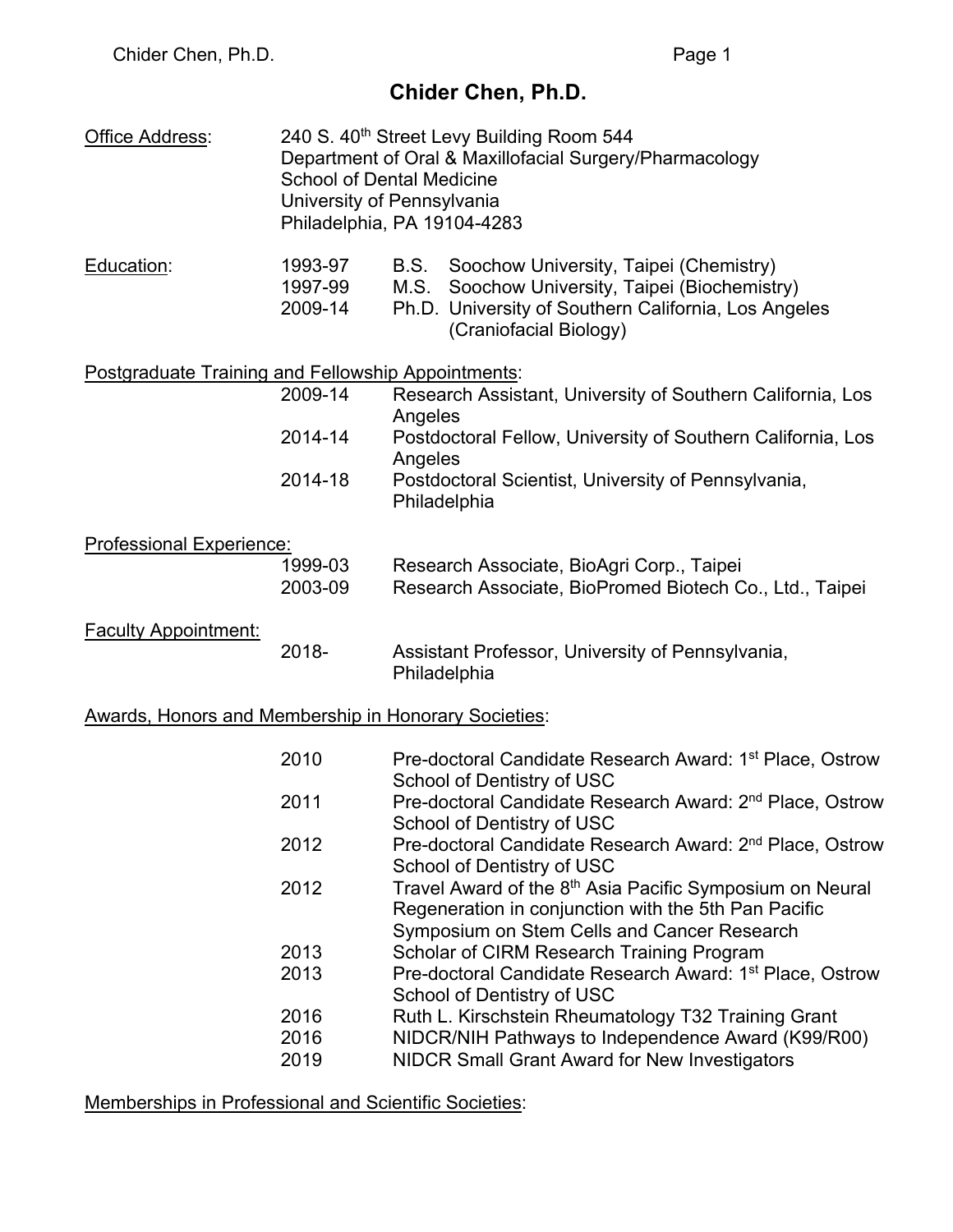National Societies:

International Association for Dental Research (2009- ) American Association for the Advancement of Science (2011- )

## Editorial Positions:

| <b>Since 2010</b> | Ad Hoc Reviewer, PLoS One                                   |
|-------------------|-------------------------------------------------------------|
| <b>Since 2011</b> | Ad Hoc Reviewer, Oral Disease                               |
| <b>Since 2012</b> | Ad Hoc Reviewer, Cell Death & Disease                       |
| <b>Since 2013</b> | Ad Hoc Reviewer, Tissue Engineering Part A                  |
| <b>Since 2013</b> | Ad Hoc Reviewer, Archives of Oral Biology                   |
| <b>Since 2014</b> | Ad Hoc Reviewer, Stem cell research and therapy             |
| <b>Since 2014</b> | Ad Hoc Reviewer, Journal of Dental Research                 |
| <b>Since 2014</b> | Ad Hoc Reviewer, Biomaterials                               |
| Since 2015        | Ad Hoc Reviewer, Carbohydrate Polymers                      |
| <b>Since 2016</b> | Ad Hoc Reviewer, Allergologia et Immunopathologia           |
| <b>Since 2016</b> | Ad Hoc Reviewer, Cellular Immunology                        |
| <b>Since 2016</b> | Ad Hoc Reviewer, Journal of Dentistry                       |
| Since 2016        | Ad Hoc Reviewer, Stem Cells International                   |
| Since 2017        | Ad Hoc Reviewer, Advanced Functional Materials              |
| <b>Since 2017</b> | Ad Hoc Reviewer, Scientific Reports                         |
| Since 2017        | Ad Hoc Reviewer, American Journal of Translational Research |
| <b>Since 2017</b> | Ad Hoc Reviewer, Translational Research                     |
| <b>Since 2017</b> | Ad Hoc Reviewer, The European Journal of Pharmacology       |
| <b>Since 2018</b> | Ad Hoc Reviewer, Materials Science & Engineering C          |
| <b>Since 2018</b> | Ad Hoc Reviewer, Stem Cell and Development                  |
| <b>Since 2018</b> | Ad Hoc Reviewer, Food Research International                |
| <b>Since 2018</b> | Ad Hoc Reviewer, Macromolecular Research                    |

Academic Committees at the University of Pennsylvania and Affiliated Hospitals: (New recruits: list activities at prior institution.)

2018- Member, DScD Thesis Committee

2019- Member, PDM Summer Retreat Organizing Committee

Major Teaching and Clinical Responsibilities at the University of Pennsylvania and Affiliated Hospitals: (New recruits: list activities at prior institution.)

- 1. One lecture in DENT 500 Foundational Science
- 2. Two lectures in DADE Dental Lecture for DScD students and residents
- 3. Basic Science Lab Contact: one day/week

Lectures by Invitation: (Basic Scientists: list only those in the past 5 years; Clinicians 10 years)

- 1. **Chen C**. (2017). Invited speaker. School of Dental Medicine Research Day, University of Pennsylvania, Philadelphia, PA.
- 2. **Chen C**. (2018). Invited speaker. Engineering Precision Dental Medicine Workshop, University of Pennsylvania, Philadelphia, PA.

Bibliography: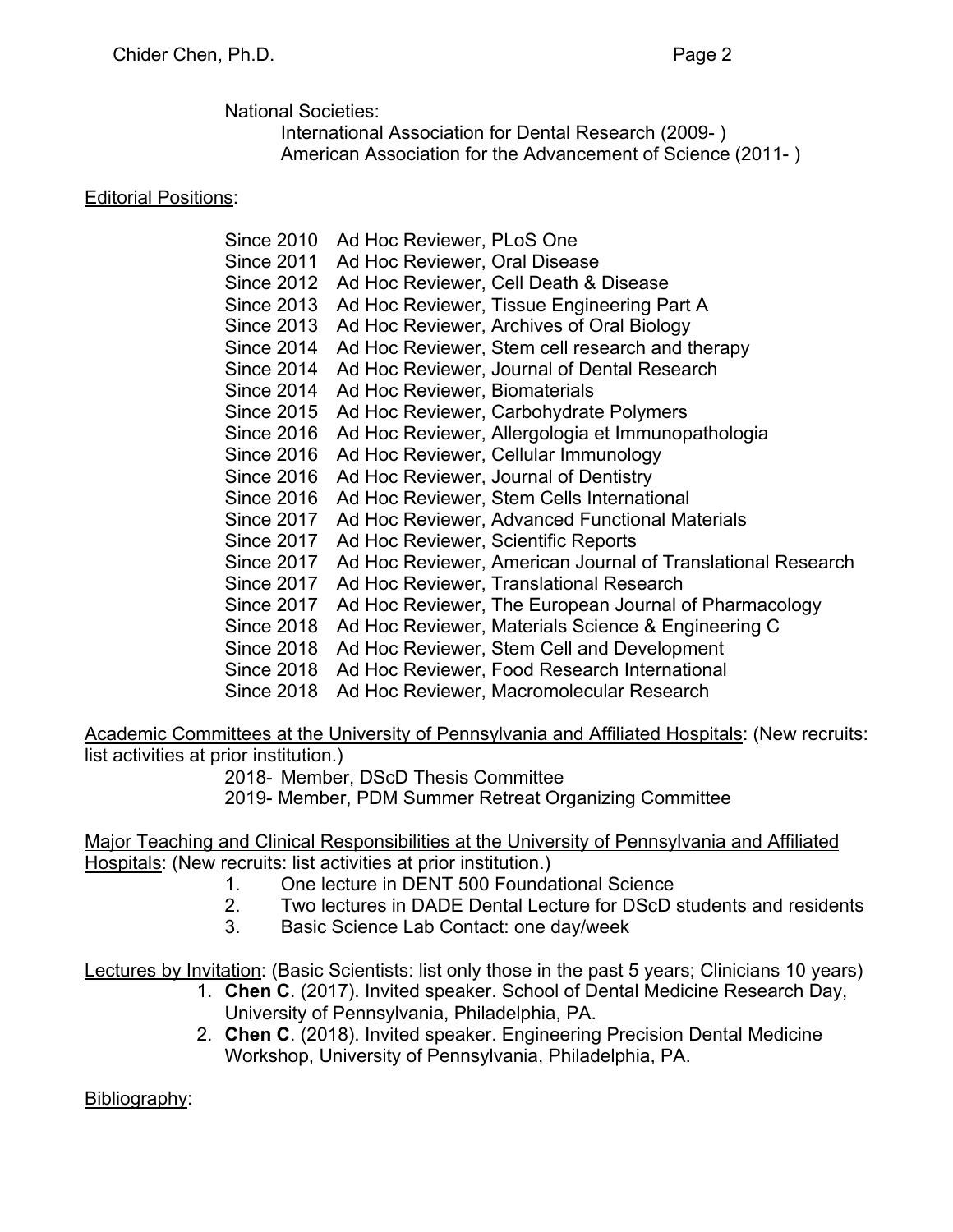#### Research Publications, peer reviewed:

- 1. Chang K, Qian J, Jiang M, Liu YH, Wu MC, **Chen C**, Lai CK, Lo HL, Hsiao CT, Brown L, Bolen J Jr, Huang HI, Ho PY, Shih PY, Yao CW, Lin WJ, Chen CH, Wu FY, Lin YJ, Xu J, Wang K. Effective generation of transgenic pigs and mice by linker based sperm-mediated gene transfer. *BMC Biotechnology* 2002 2:5
- 2. Yamaza T, Kentaro A, **Chen C**, Liu Y, Shi Y, Gronthos S, Wang S, Shi S. Immunomodulatory properties of stem cells from human exfoliated deciduous teeth. *Stem Cell Res Ther.* 2010 1(1):5.
- 3. Kikuiri T, Kim I, Yamaza T, Akiyama K, Zhang Q, Li Y, **Chen C**, Chen W, Wang S, Le AD, Shi S. Cell-based immunotherapy with mesenchymal stem cells cures bisphosphonate-related osteonecrosis of the jaw-like disease in mice. *J Bone Miner Res.* 2010 25(7):1668-79.
- 4. Yamaza T, Ren G, Akiyama K, **Chen C**, Shi Y, Shi S. Mouse Mandible Contains Distinctive Mesenchymal Stem Cells. *Journal of Dental Research.* 2010 90(3):317-24.
- 5. Liu Y, Wang L, Kikuiri T, Akiyama K, **Chen C**, Xu X, Yang R, Chen W, Wang S, Shi S. Mesenchymal stem cell–based tissue regeneration is governed by recipient T lymphocytes via IFN- $\gamma$  and TNF- $\alpha$ . *Nat Med.* 2011 17(12):1594-601.
- 6. Li B, Qu C, **Chen C**, Liu Y, Akiyama K, Yang R, Chen F, Zhao Y, Shi S. Basic Fibroblast Growth Factor Inhibits Osteogenic Differentiation of SHED through ERK Signaling. *Oral Diseases.* 2012 18(3):285-92.
- 7. Akiyama K<sup>#</sup>, Chen C<sup>#</sup>, Wnag D<sup>#</sup>, Xu X, Qu C, Yamaza T, Cai T, Chen W, Sun L, Shi S. Mesenchymal Stem Cell-Induced Immunoregulation Involves Fas Ligand/Fas-Mediated T Cell Apoptosis. *Cell Stem Cell*. 2012 10(5):544-55. **( #Cofirst author)**
- 8. Moshaverinia A, **Chen C**, Akiyama K, Ansari S, Xu X, Chee WW, Schricker SR, Shi S. Alginate hydrogel as a promising scaffold for dental-derived stem cells: an in vitro study. *J. Mater. Sci Mater. Med.* 2012 23(12): 3041-51.
- 9. Zhao Y, Wang L, Liu Y, Akiyama K, **Chen C**, Atsuta I, Zhou T, Duan X, Jin Y, Shi S. Technetium-99 conjugated with methylene diphosphonate ameliorates ovariectomy-induced osteoporotic phenotype without causing osteonecrosis in the jaw. *Calcif Tissue Int.* 2012 91(6):400-8.
- 10. Akiyama K, You YO, Yamaza T, **Chen C**, Tang L, Jin Y, Chen XD, Gronthos S, Shi S. Characterization of bone marrow derived mesenchymal stem cell in suspension. *Stem Cell Res Ther.* 2012 19;3(5):40.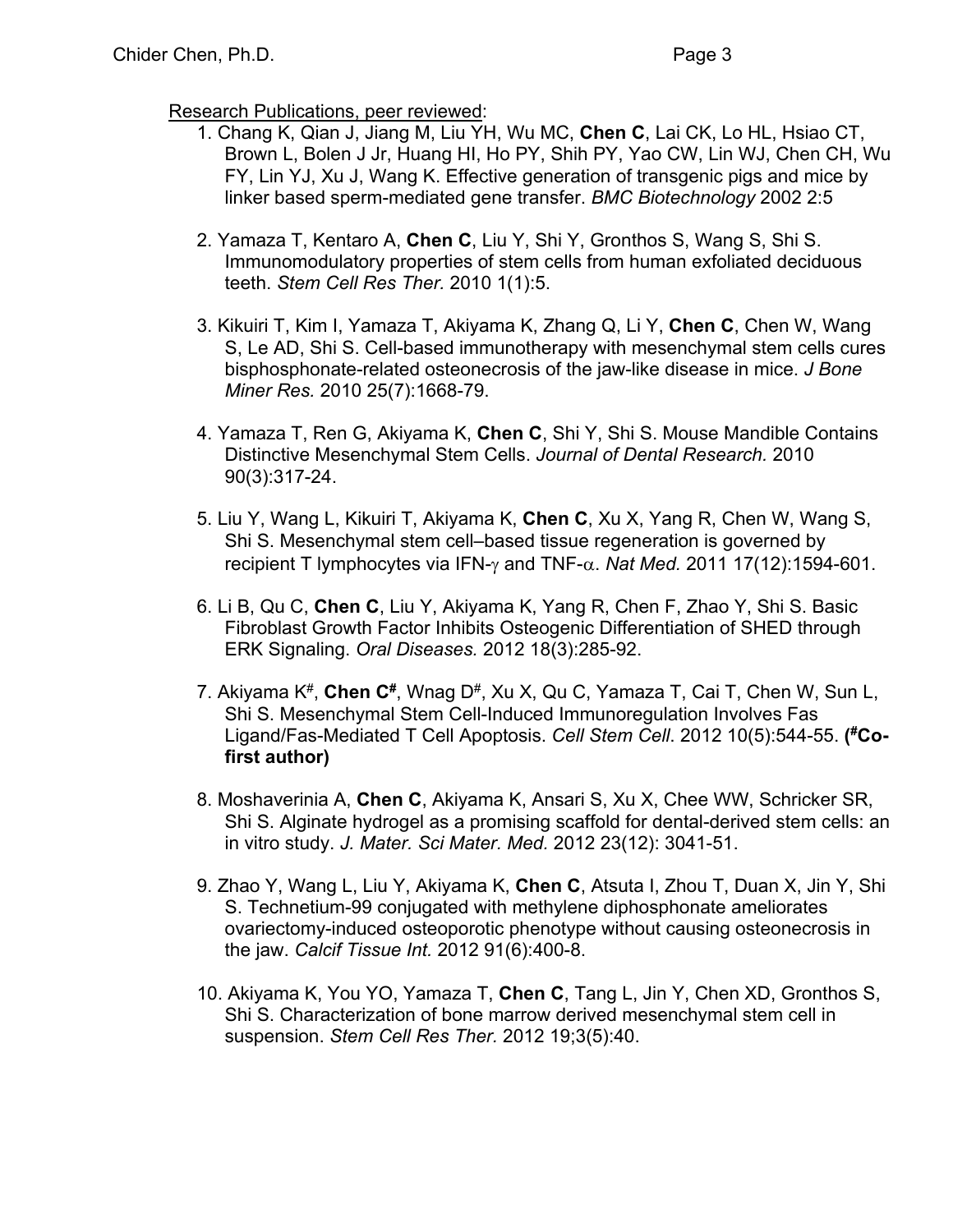- 11. Yang R, Liu Y, Kelk P, Qu C, Akiyama K, **Chen C**, Atsuta I, Chen W, Zhou Y, Shi S. A subset of IL-17(+) mesenchymal stem cells possesses anti-Candida albicans effect. *Cell Research*. 2013 23(1):107-21.
- 12. Wang L, Zhao Y, Liu Y, Akiyama K, **Chen C**, Qu C, Jin Y, Shi S. IFN-γ and TNF-α synergistically induce mesenchymal stem cell impairment and tumorigenesis via NFkB signaling. *Stem Cells*. 2013 31(7):1383-95.
- 13. Zhang Q, Atsuta I, Liu S, **Chen C**, Shi S, Shi S, Le AD. LI-17-mediated M1/M2 macrophage alteration contributes to pathogenesis of bisphosphonate-related Osteonecrosis of the Jaw. *Clin Cancer Res*. 2013 19(12) 3176-88.
- 14. Moshaverinia A, Ansari S, **Chen C**, Xu X, Akiyama K, Snead ML, Zadeh HH, Shi S. Co-encapsulation of anti-BMP2 monoclonal antibody and mesenchymal stem cells in alginate microspheres for bone tissue engineering. *Biomaterials*. 2013 34(28):6572-9.
- 15. Xu X, **Chen C**, Akiyama K, Chai Y, Le AD, Wang Z, Shi S. Gingivae contain neural-crest- and mesoderm- derived mesenchymal stem cells. *J. Dent. Res.* 2013 92(9):825-32.
- 16. Moshaverinia A, Xu X, **Chen C**, Akiyama K, Snead ML, Shi S. Dental mesenchymal stem cells encapsulated in alginate hydrogel co-delivery microencapsulation system for cartilage regeneration. *Acta Biomater.* 2013 9(12):9343-50.
- 17. Moshaverinia A, **Chen C**, Akiyama K, Xu X, Chee WW, Schricker SR, Shi S. Encapsulated dental-derived mesenchymal stem cells in an injectable and biodegradable scaffold for applications in bone tissue engineering. *J Biomed Mater Res A*. 2013 101(11):3285-94.
- 18. Atsuta I, Liu S, Miura Y, Akiyama K, **Chen C**, An Y, Shi S, Chen FM. Mesenchymal stem cells inhibit multiple myeloma cells via the Fas-L/Fas pathway. *Stem cell Res Ther*. 2013 4(5):111.
- 19. Moshaverinia A, **Chen C**, Xu X, Akiyama K, Ansari S, Zadeh HH, Shi S. Bone regeneration potential of stem cells derived from periodontal ligament or gingival tissue sources encapsulated in RGD-modified alginate scaffold. *Tissue Eng Part A*. 2013 20(3-4):611-21.
- 20. Qin H, Qu C, Yamaza T, Yang R, Lin X, Duan XY, Akiyama K, Liu Y, Zhang Q, **Chen C**, Chen Y, Qi HH, Feng XH, Le A, Shi S. Ossifying fibroma tumor stem cells are maintained by epigenetic regulation of a TSP1/TGF-b/SMAD3 autocrine loop. *Cell Stem Cell*. 2013 13(5):577-89.
- 21. Moshaverinia A, Xu X, **Chen C**, Ansari S, Zadeh HH, Snead ML, Shi S. Application of stem cells derived from the periodontal ligament or gingival tissue sources for tendon tissue regeneration. *Biomaterials*. 2014 35(9):2642-50.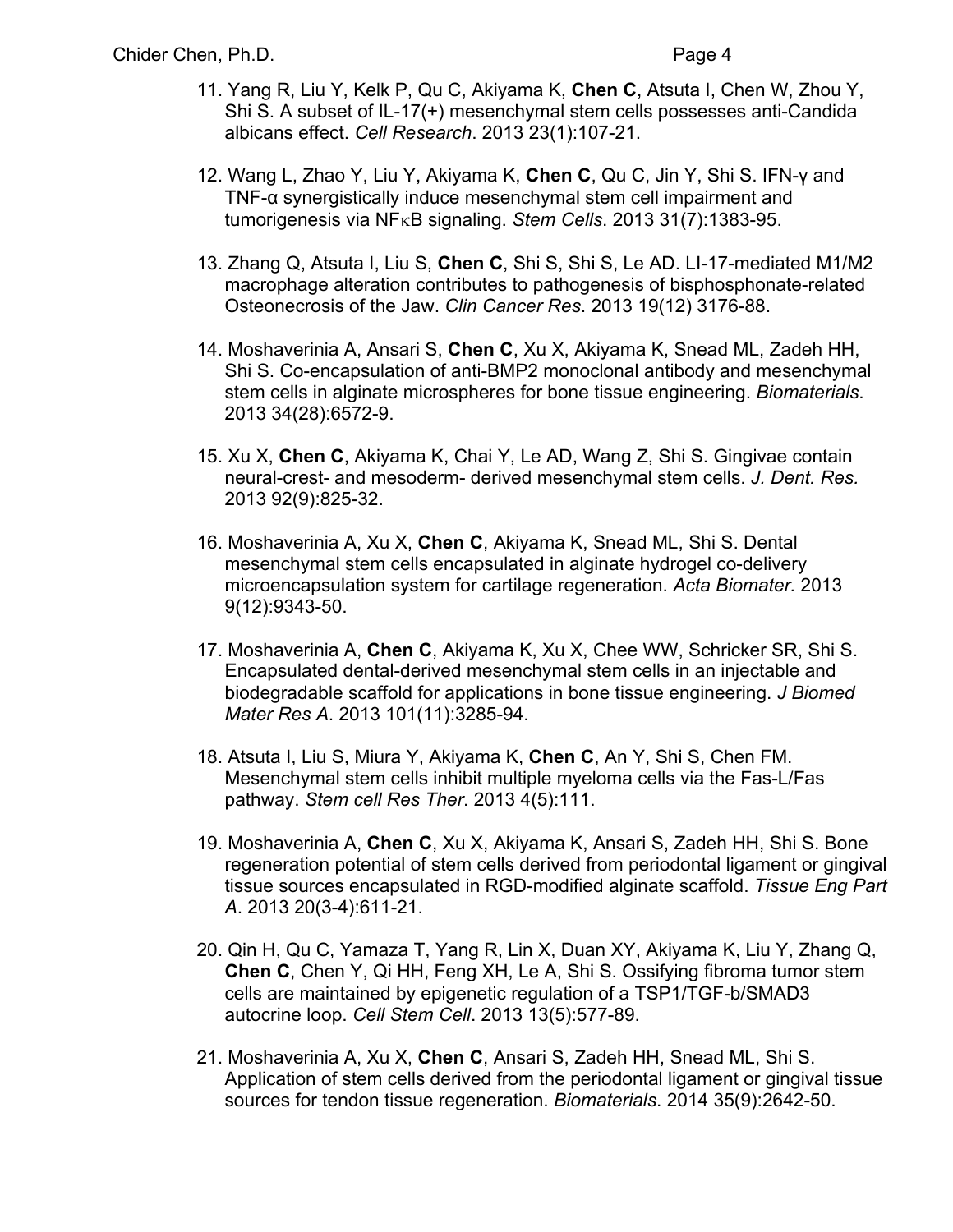- 22. **Chen C**, Akiyama K, Yamaza T, You YO, Xu X, Li B, Zhao Y, Shi S. Telomerase governs immunomodulatory properties of mesenchymal stem cells by regulating FAS ligand expression. *EMBO Mol. Med.* 2014 6(3):322-34.
- 23. Liu Y, Wang L, Liu S, Liu D, **Chen C**, Xu X, Chen X, Shi S. Transplantation of SHED prevents bone loss in the early phase of ovariectomy-induced osteoporosis. *J. Dent. Res*. 2014 93(11):1124-32.
- 24. Liu Y, **Chen C**, Liu S, Liu D, Xu X, Chen X, Shi S. Acetylsalicylic Acid treatment improves differentiation and immunomodulation of SHED. *J. Dent. Res*. 2015 94(1):209-18.
- 25. **Chen C**, Akiyama K, Wang D, Xu X, Li B, Moshaverinia A, Brombacher F, Sun L, Shi S. mTOR inhibition rescues osteopenia in mice with systemic sclerosis. *J. Exp. Med*. 2015 212(1):73-91.
- 26. Wang L, Liu S, Zhao Y, Liu D, Liu Y, **Chen C**, Karray S, Shi S, Jin Y. Osteoblast-induced osteoclast apoptosis by fas ligand/FAS pathway is regulated for maintenance of bone mass. *Cell Death Differ*. 2015 22(10):1654-64.
- 27. Moshaverinia A#, **Chen C**#, Xu X, Ansari S, Zadeh HH, Schricker SR, Paine ML, Modarian-Oldak J, Khademhosseini A, Snead ML, Shi S. Regulation of the stem cell-host immune system interplay using hydrogel coencapsulation system with an anti-inflammatory drug. *Adv Funct Mater*. 2015 25(15):2296-2307. **( #Co-first author)**
- 28. Diniz IM, **Chen C**, Xu X, Ansari S, Zadeh HH, Marques MM, Shi S, Moshaverinia A. Pluronic F-127 hydrogel as a promising scaffold for encapsulation of dental-derived mesenchymal stem cells. *J. Mater. Sci Mater. Med.* 2015 26(3):153.
- 29. Diniz IM, **Chen C**, Ansari S, Zadeh HH, Moshaverinia M, Chee D, Marques MM, Shi S, Moshaverinia A. Gingival mesenchymal stem cell (GMSC) delivery system based on RGD-coupled alginate hydrogel with antimicrobial properties: a novel treatment modality for peri-implantitis. *J. Prosthodont*. 2015 25(2):105-15.
- 30. Yang R, Qu C, Zhou Y, Konkel JE, Shi S, Liu Y, **Chen C**, Liu S, Liu D, Chen Y, Zandi E, Chen W, Zhou Y, Shi S. Hydrogen sulfide promotes Tet1- and Tet2 mediated Foxp3 demethylation to drive regulatory T cell differentiation and maintain immune homeostasis. *Immunity*. 2015 43(2):251-263.
- 31. Liu S, Liu D, **Chen C**, Hamamura K, Moshaverinia A, Yang R, Liu Y, Jin Y, Shi S. MSC transplantation improves osteopenia via epigenetic regulation of Notch signaling in lupus. *Cell Metab*. 2015 22(4):606-618.
- 32. Ansari S#, **Chen C**#, Xu X, Annabi N, Zadeh HH, Wu BM, Khademhosseini A, Shi S, Moshaverinia A. Muscle tissue engineering using gingival mesenchymal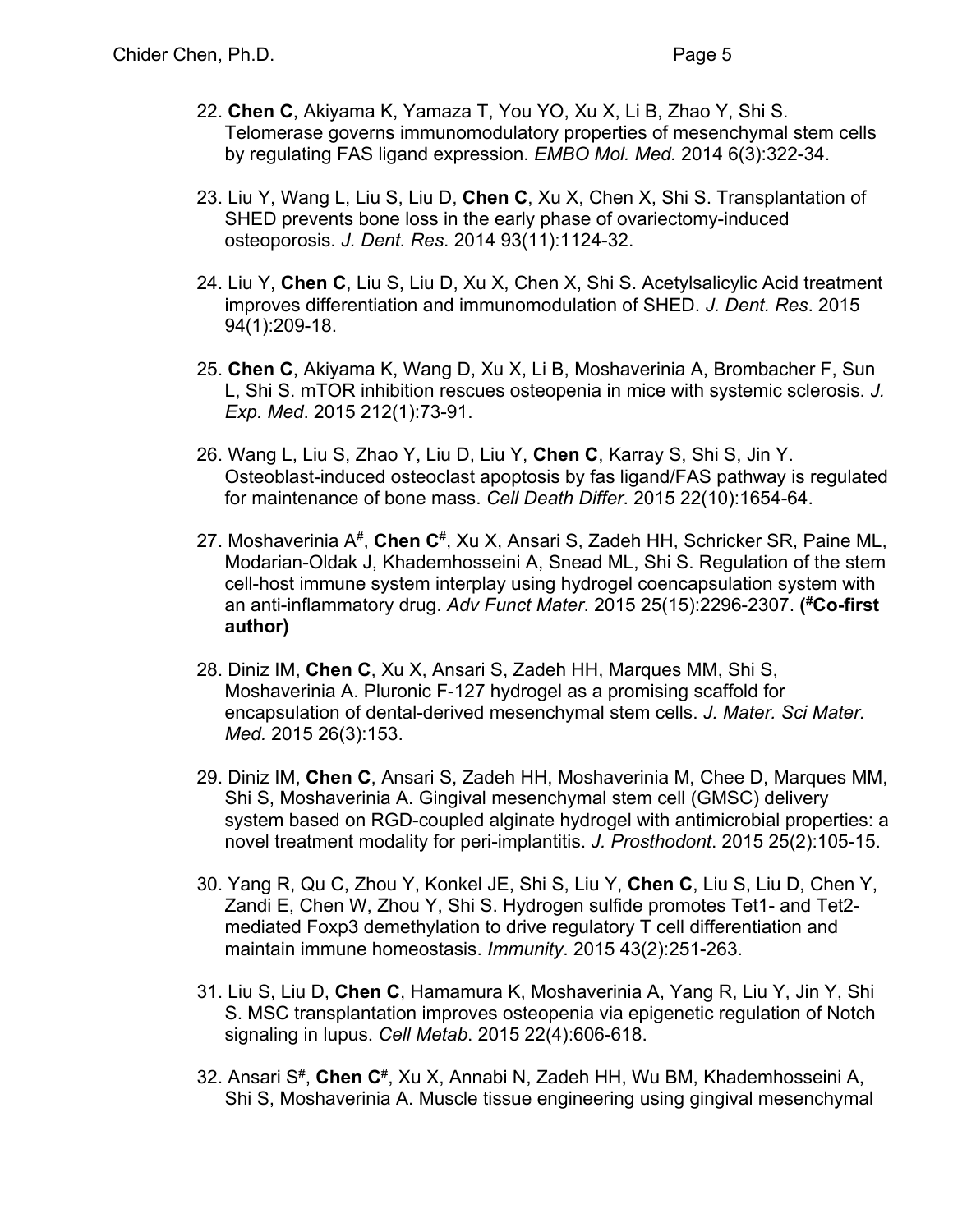stem cells encapsulated in alginate hytrogels containing multiple growth factors. *Ann Biomed Eng*. 2016 44(6):1908-1920. **( #Co-first author)**

- 33. Liu Y, Kou X, **Chen C**, Yu W, Su Y, Kim Y, Shi S, Liu Y. Chronic high dose alcohol induces osteopenia via activation of mTOR signaling in bone marrow mesenchymal stem cells. *Stem Cells*. 2016 34(8):2157-2168.
- 34. Doyran B, Tong W, Li Q, Jia Q, Zhang X, **Chen C**, Enomoto-Iwamoto M, Lu XL, Qin L, Han L. Nano-indentation modulus of murine cartilage: a sensitive indicator of the initiation and progression of post-traumatic osteoarthritis. *Osteoarthritis Cartilage*. 2017 25(1):108-117.
- 35. **Chen C**, Wang D, Moshaverinia A, Liu D, Kou X, Yu W, Yang R, Sun L, Shi S. Mesenchymal stem cell transplantation in tight-skin mice identifies miR151-5p as a therapeutic target for systemic sclerosis. *Cell Research*. 2017 27(4):559-577.
- 36. Ansari S#, **Chen C**#, Hasani-Sarabadi MM, Yu B, Zadeh HH, Wu BM, Moshaverinia A. Hydrogel elasticity and microarchitechture regulate dentalderived mesenchymal stem cell-host immune system cross-talk. *Acta Biomater* 2017 60:181-189. **( #Co-first author)**
- 37. Ansari S, Diniz IM, **Chen C**, Aghaloo T, Wu BM, Shi S, Moshaverinia A. Alginate/hyaluronic acid hydrogel delivery system characteristics regulate the differentiation of periodontal ligment stem cells toward chondrogenic lineage. *J Mater Sci Mater Med* 2017 28(10):162.
- 38. Xiao E, He L, Wu Q, Li J, He Y, Zhao L, Chen S, An J, Liu Y, **Chen C**#, Zhang Y<sup>#</sup>. Microbiota regulates bone marrow mesenchymal stem cell lineage differentiation and immunomodulation. *Stem Cell Res Ther* 2017 8(1):213. **( #Corresponding author)**
- 39. Ansari S, Diniz IM, **Chen C**, Sarrion P, Tamayol A, Wu BM, Moshaverinia A. Human Periodontal Ligament- and Gingiva-derived Mesenchymal Stem Cells Promote Nerve Regeneration When Encapsulated in Alginate/Hyaluronic Acid 3D Scaffold. *Adv Healthc Mater* 2017 6(24).
- 40. Su Y, **Chen C**, Guo L, Du J, Li X, Liu Y. Ecological Balance of Oral Microbiota is required to maintain Oral Mesenchymal Stem Cell Homeostasis. *Stem Cells* 2018 36(4):551-561.
- 41. Liu Y, Jing H, Kou X, **Chen C**, Liu D, Jin Y, Lu L, Shi S. PD-1 is required to maintain stem cell properties in human dental pulp stem cells. *Cell Death Differ* 2018 25(7):1350-1360.
- 42. Kou X, Xu X, **Chen C**, Sanmillan ML, Cai T, Zhou Y, Giraudo C, Le A, Shi S. The Fas/Fap-1/Cav-1 complex regulates IL-1RA secretion in mesenchymal stem cells to accelerate wound healing. *Sci Transl Med* 2018 10(432).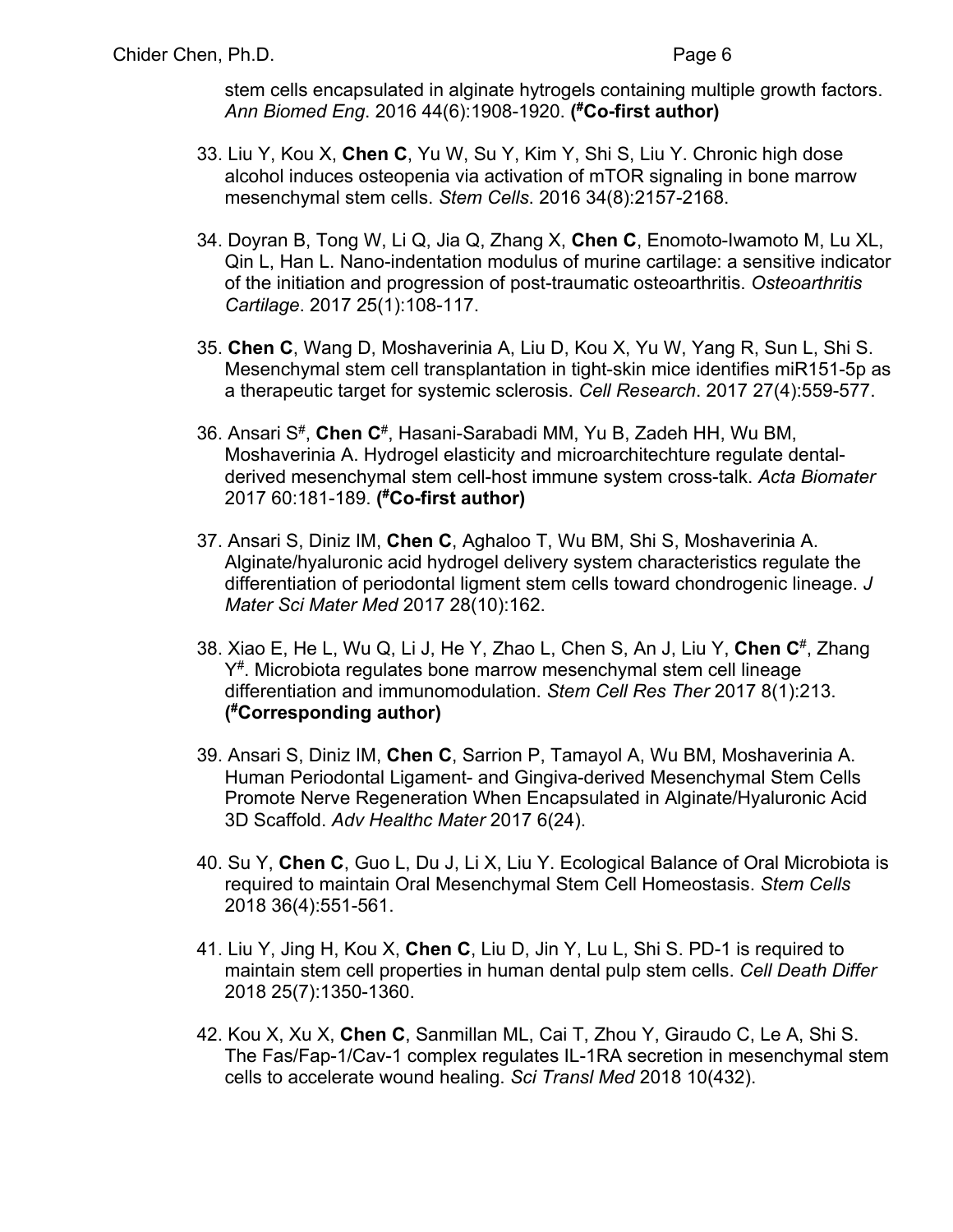- 43. Yang R, Yu T, Kou X, Gao X, **Chen C**, Liu D, Zhou Y, Shi S. Tet1 and Tet2 maintain mesenchymal stem cell homeostasis via demethylation of the P2rX7 promoter. *Nat Commun* 2018 9(1):2143.
- 44. Liu D, Kou X, **Chen C**, Liu S, Liu Y, Yu W, Yu T, Yang R, Wang R, Zhou Y, Shi S. Circulating apoptotic bodies maintain mesenchymal stem cell homeostasis and ameliorate osteopenia via transferring multiple cellular factors. *Cell Research* 2018 28(9):918-933.
- 45. Tong W, Tower RJ, **Chen C**, Wang L, Zhong L, Wei Y, Sun H, Cao G, Jia H, Pacifici M, Koyama E, Enomoto-Iwamoto M, Qin L. Periarticular mesenchymal progenitors initiate and contribute to secondary ossification center formation during mouse long bone development. *Stem Cells* 2019 37(5):677-689.
- 46. Ko KI, Syverson AL, Kralik RM, Choi J, DerGarabedian BP, **Chen C**, Graves DT. Diabetes-induced NF-kB dysregulation in skeletal stem cells prevents resolution of inflammation. *Diabetes* 2019 68(11):2095-2106.
- 47. Sevari SP, Shahnazi S, **Chen C**, Mitchell JC, Ansari S, Moshaverinia A. Bioactive glass-containing hydrogel delivery system for osteogenic differentiation of human dental pulp stem cells. *J Biomed Mater Res* 2019 Nov 9.

Reviews and Chapters:

- 1. Akiyama K, **Chen C**, Gronthos S, and Shi S. Methods in Odontogenesis; Lineage differentiation of mesenchymal stem cells from dental pulp, apical papilla and periodontal ligament. *Methods Mol Biol* 2012 887:111-21.
- 2. Xiao E, **Chen C**, Zhang Y. The mechanosensor of mesenchymal stem cells: mechanosensitive channel or cytoskeleton? *Stem Cell Res Ther*. 2016 7(1):140.
- 3. Mao X, Liu Y, **Chen C**, Shi S. Meenchymal stem cells and their role in dental medicine. *Dent Clin North Am*. 2017 61(1):161-172.
- 4. Ansari S, Seagroves JT, **Chen C**, Shah K, Aghaloo T, Wu BM, Bencharit S, Moshaverinia A. Dental and orofacial mesenchymal stem cells in craniofacial regeneration: The prosthodontist's point of view. *J Prosthet Dent*. 2017 3913(17):30056-2.
- 5. Sui B, **Chen C**, Kou X, Li B, Xuan K, Shi S. Pulp Stem Cell-Mediated Functional Pulp Regeneration. *J Dent Res.* 2019 98(1):27-35.
- 6. Zhang Q, **Chen C**, Chang M, Shanti RM, Cannady SB, O'Malley BW, Shi S, Le A. A Multidisciplinary, Patient-Centered Approach to Reconstruction and Oral Rehabilitation of Patients Sustaining Orofacial Injuries: The University of Pennsylvania Initiative. *J Dent Res.* 2019.

### Patents: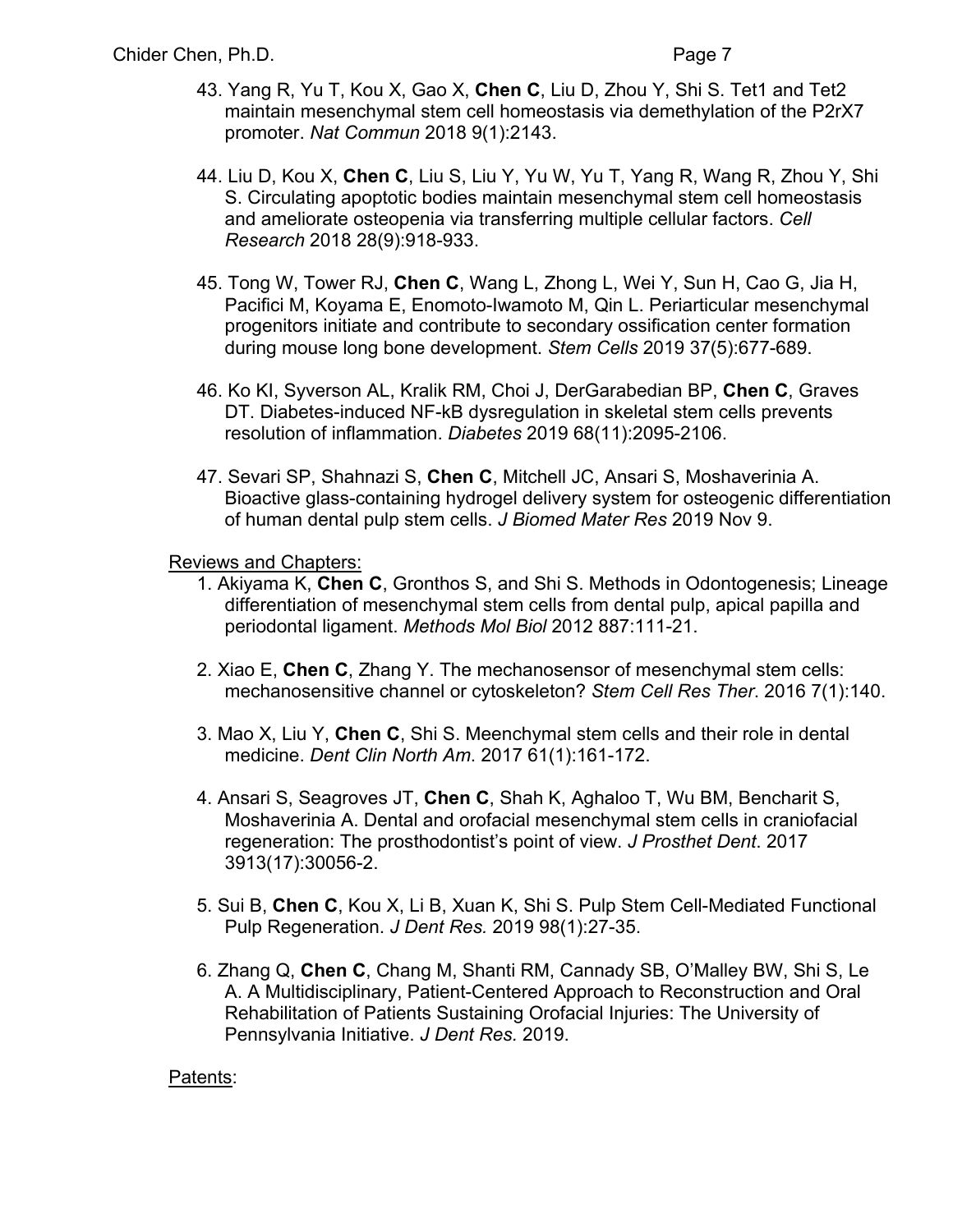- 1. US 13/810,878, Publication#: US 20130330300 A1. High Telomerase Activity Bone Marrow Mesenchymal Stem Cells, Methods of Producing the Same and Pharmaceuticals and Treatment Methods Based Thereon. Shi S., Akiyama K., **Chen C.**
- 2. US 14/389,322, Publication#: US 20150104428 A1. Compositions and Treatment Methods for Mesenchymal Stem Cell-Induced Immunoregulation. Shi S., Akiyama K., **Chen C.**
- 3. US 14/896,891, Publication#: US 20160129043 A1. Composition of mesenchymal stem cells. Shi S., Xu X., **Chen C.**, Le A.

### Abstracts:

- 1. **Chen C,** Akiyama K, Xu X, Li B, Yamaza T, Shi S. (2012). Ostrow School of Dentistry Research Day, University of Southern California, Los Angeles, CA. **2nd Place Award, Graduate Pre-doctoral Candidate.**
- 2. **Chen C,** Akiyama K, Xu X, Li B, Yamaza T, Shi S. (2012). The 8th Asia Pacific Symposium on Neural Regeneration in conjunction with the 5th Pan Pacific Symposium on Stem Cells and Cancer Research & the 1st Cross-Strait Biotechnology Forum, Taipei, Taiwan. **Travel Award**.
- 3. **Chen C,** Akiyama K, Yamaza T, Xu X, Shi S. (2013). Ostrow School of Dentistry Research Day, University of Southern California, Los Angeles, CA. **1st Place Award, Graduate Pre-doctoral Candidate.**
- 4. **Chen C,** Akiyama K, Yamaza T, Xu X, Shi S. (2013). CIRM Grantee Meeting, San Francisco, CA.
- 5. **Chen C,** Akiyama K, Yamaza T, Xu X, Li B, Zhao Y, Shi S. (2014). School of Dental Medicine Research Day, University of Pennsylvania, Philadelphia, PA.
- 6. Moshaverinia A#, **Chen C**#, Ansari S, Zadeh HH, Shi S. (2014). IADR General Session and Exhibition, Boston, CA.
- 7. **Chen C,** Akiyama K, Wang D, Moshaverinia A, Sun L, Shi S. (2015). School of Dental Medicine Research Day, University of Pennsylvania, Philadelphia, PA.
- 8. Moshaverinia A#, **Chen C**#, Ansari S, Shi S. (2016). AADR Annual Meeting, Los Angeles, CA.
- 9. **Chen C,** Wang D, Moshaverinia A, Kou X, Yu W, Sun L, Shi S. (2016). School of Dental Medicine Research Day, University of Pennsylvania, Philadelphia, PA.

### Grant Support

#### Past

CIRM Stem Cell Biology Training Grant (TG2-01161) California Institute for Regenerative Medicine (CIRM) PI: Robert Maxson, Role: Pre-doctoral training fellow